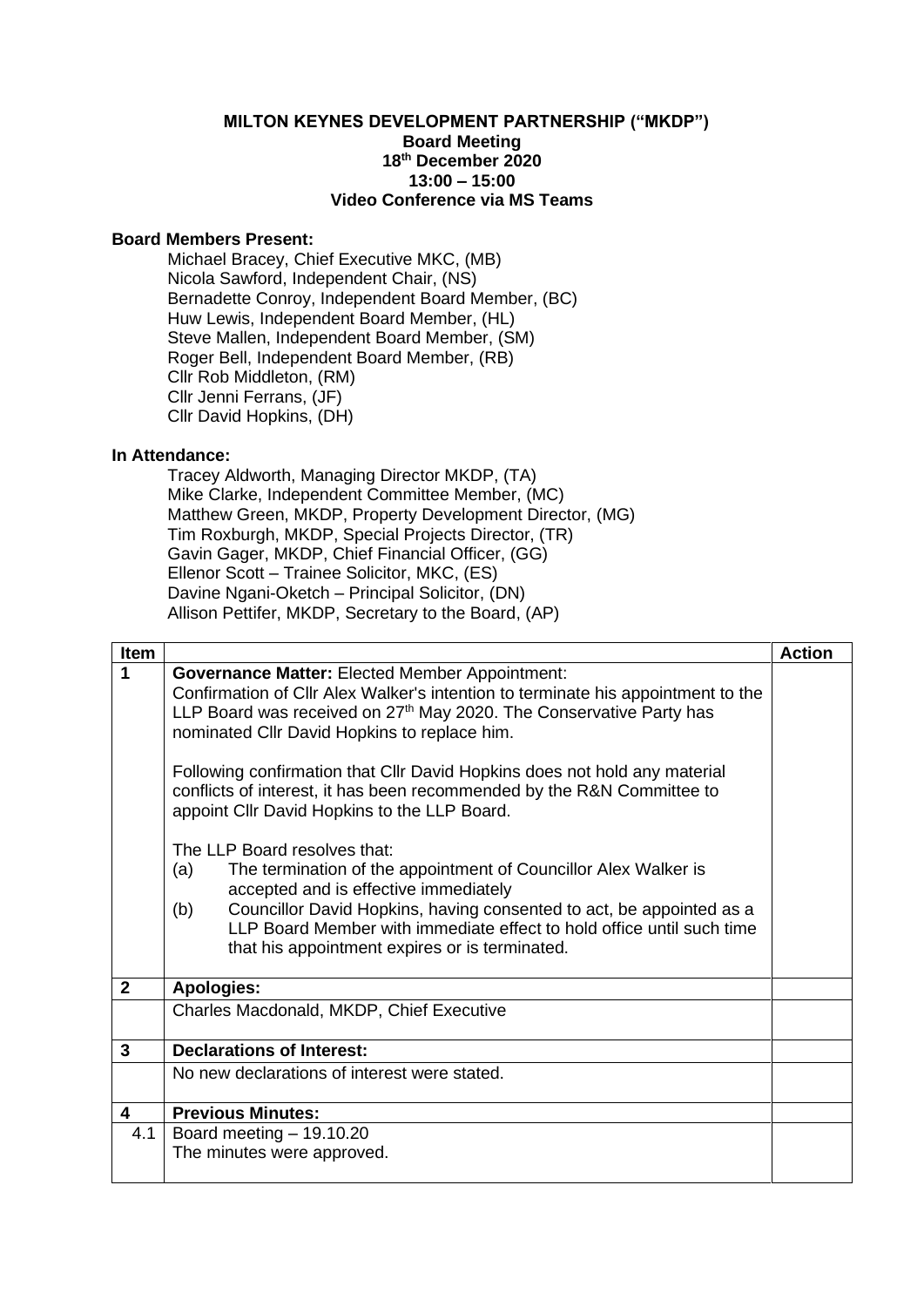| 4.2 | Extraordinary Board - 13.11.20                                                                                                                             |           |
|-----|------------------------------------------------------------------------------------------------------------------------------------------------------------|-----------|
|     | The minutes were approved.                                                                                                                                 |           |
|     |                                                                                                                                                            |           |
| 5   | <b>Actions/Matters Arising:</b>                                                                                                                            |           |
|     | Declarations of Interest Forms: Outstanding DoI form from J Ferrans to be<br>resolved.                                                                     |           |
|     | Item 4 - PR & Comms: Item for Board in January tying in with R:CMK.                                                                                        |           |
|     | Item 4 - Board Skills Assessment. Noms & Rems have commenced their                                                                                         |           |
|     | assessment with work continuing through January.                                                                                                           |           |
|     | Item 5.1 - MKDP Strategy: A half day strategy session to be arranged.                                                                                      |           |
|     | Post meeting note: Meeting arranged for the 22 <sup>nd</sup> February 2021.                                                                                |           |
|     | Item 9.4 - Enhancement of the Open Market: Informal consultations have                                                                                     |           |
|     | commenced, and the project team are on schedule to submit a planning                                                                                       |           |
|     | application in February.                                                                                                                                   |           |
|     | Item 11.2 - MK:U: Heads of Terms have slipped to January. The                                                                                              |           |
|     | recommendation is that there is a fixed service charge with MKDP maintaining                                                                               |           |
|     | the building in order to control the dilaps. The Board resolved that landlord<br>(MKDP) and tenant responsibilities in terms of Health & Safety to be made |           |
|     | clear within the HoTs.                                                                                                                                     | GG        |
|     | Item 11.3 - MKDP Website: Publication of extract minutes and MKDP                                                                                          |           |
|     | Financial policies being reviewed with MKC legal.                                                                                                          |           |
|     | Item 11.5 - MKC Building Control - missing completion certificates on MKC                                                                                  |           |
|     | schemes: It was confirmed that currently it is not an issue for MKDP. All                                                                                  |           |
|     | MKDP Development partners are required to have industry standard                                                                                           |           |
|     | warranties in place. As and when MKDP or the LHC retain units then MKDP                                                                                    |           |
|     | would engage with MKC Building Control. A short paper to PPIsc was                                                                                         | <b>MG</b> |
|     | requested by the Chair with JF in attendance.                                                                                                              |           |
|     | The Board noted that all other actions are complete or form part of the                                                                                    |           |
|     | agenda.                                                                                                                                                    |           |
|     |                                                                                                                                                            |           |
| 6   | <b>Reports - Verbal updates</b>                                                                                                                            |           |
| 6.1 | Chair's Report: Since the last meeting, a number of external meetings with                                                                                 |           |
|     | MK:U, Grand Union, and the Community Foundation have taken place.                                                                                          |           |
|     | Further work with the Executive Team on progressing R:CMK and the LHC                                                                                      |           |
|     | has been the main focus.<br>The Chair advised that Board Member reviews are being undertaken through                                                       |           |
|     | December and January.                                                                                                                                      |           |
|     |                                                                                                                                                            |           |
| 6.2 | <b>Executive Summary:</b>                                                                                                                                  |           |
|     | Recruitment for the Placemaking Executive has completed with an                                                                                            |           |
|     | appointment made to Iain Stevenson who will be the lead on Station                                                                                         |           |
|     | Square.                                                                                                                                                    |           |
|     | Open Market consultations have commenced with a formal pre-app being<br>$\blacksquare$                                                                     |           |
|     | prepared for early New Year.<br>The Point/Savills: Savills are expected to be marketing and approaching<br>٠                                               |           |
|     | interested parties in the New Year.                                                                                                                        |           |
|     | Communication Plan for R:CMK: A timeline and information piece for the<br>٠                                                                                |           |
|     | economic recovery plan and elements on CMK and the 2050 strategy is                                                                                        |           |
|     | being worked on collaboratively with MKC.                                                                                                                  |           |
|     | Campbell Park Northside: Exchange with Urban Splash has taken place.<br>п                                                                                  |           |
|     | Shenley Church End: Planning application submitted by Taylor Wimpey.<br>п                                                                                  |           |
|     | Walnut Tree: Building lease completed with Grand Union Housing. PR to<br>٠<br>be discussed.                                                                | <b>MG</b> |
|     |                                                                                                                                                            |           |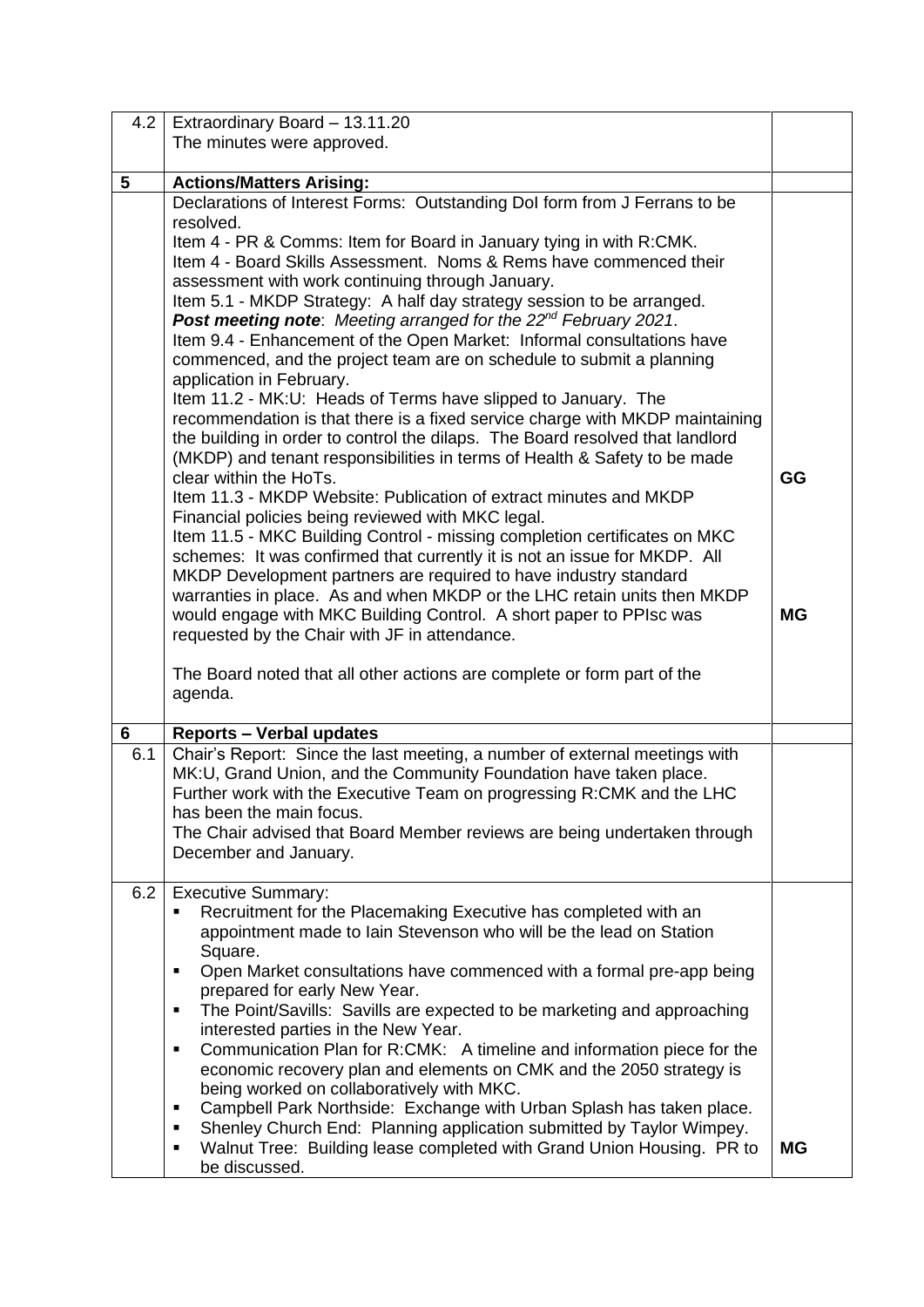| 6.3            | Bletchley: Thames Valley Police have accepted MKDP's offer for the site.<br>$\blacksquare$<br>The offer was within the range already secured by Board approval.<br>The Bowl: Exchange on the option for MKDons to take over the Bowl has<br>٠<br>taken place. PR being discussed with MK Dons.<br>Internal Audit update: Update on position to be brought to Board late<br>٠<br>January.<br>Council's Report:<br>1. Focus continues around Covid activity as it moves into a different phase of<br>vaccination and testing requirements.<br>2. Budget preparation for February cabinet<br>3. Future Proofing: A review of working practices, some driven by Covid, | <b>MG</b><br>GG |
|----------------|--------------------------------------------------------------------------------------------------------------------------------------------------------------------------------------------------------------------------------------------------------------------------------------------------------------------------------------------------------------------------------------------------------------------------------------------------------------------------------------------------------------------------------------------------------------------------------------------------------------------------------------------------------------------|-----------------|
|                | and looking at customer demand differently, is being undertaken to assist<br>with budgeting.                                                                                                                                                                                                                                                                                                                                                                                                                                                                                                                                                                       |                 |
| $\overline{7}$ | <b>Subcommittee Minutes:</b>                                                                                                                                                                                                                                                                                                                                                                                                                                                                                                                                                                                                                                       |                 |
| 7.1            | Property Projects & Investment - 13.11.20<br>The Board noted the minutes and discussion points                                                                                                                                                                                                                                                                                                                                                                                                                                                                                                                                                                     |                 |
| 7.2            | Finance Audit & Governance - 13.11.20<br>The Board noted the minutes and discussion points                                                                                                                                                                                                                                                                                                                                                                                                                                                                                                                                                                         |                 |
|                | <b>MATTERS FOR DISCUSSION &amp; APPROVAL</b>                                                                                                                                                                                                                                                                                                                                                                                                                                                                                                                                                                                                                       |                 |
| 8              | <b>Finance:</b>                                                                                                                                                                                                                                                                                                                                                                                                                                                                                                                                                                                                                                                    |                 |
| 8.1            | Finance Report:<br>Actual v Budget: The results for the 7 months ended 31 October 2020 were<br>presented to Board. Covid-19 significantly impacted<br>Parking Receipts - down on budget by £942K<br>Property Rental - down on budget by £147K                                                                                                                                                                                                                                                                                                                                                                                                                      |                 |
|                | October Actual v Medium Forecast: The financial performance was in line<br>with the medium term forecast. Medium Impact Modelling (MIM) assumes<br>lock downs commence from November 2020 onwards.<br>The Board noted the following:<br>1. The financial performance for April 2020 - October 2020<br>The variance to the Covid19 medium impact for October.<br>2.                                                                                                                                                                                                                                                                                                 |                 |
|                | The risks to MKDP's cashflow forecast<br>3.                                                                                                                                                                                                                                                                                                                                                                                                                                                                                                                                                                                                                        |                 |
|                | It was acknowledged that the real test on car parking income will be during<br>December and January following the movement in Covid tiers and the<br>possibility of another lockdown.                                                                                                                                                                                                                                                                                                                                                                                                                                                                              |                 |
|                | It was also acknowledged that the finance report ought to be tied into the<br>Business Plan when the LHC position is known. It was suggested that FAGsc<br>discuss the longer-term plan prior to presenting to Board.                                                                                                                                                                                                                                                                                                                                                                                                                                              |                 |
|                | <b>Annual Accounts &amp; Financial Statements:</b><br>The Board approved the following:<br>1. The Chair to sign the Financial Accounts<br>2. The Chair to sign the Rep letter<br>Auditors to list the accounts by the end of December 2020 with Companies<br>House.                                                                                                                                                                                                                                                                                                                                                                                                | <b>GG/HL</b>    |

 $\begin{array}{c} \hline \end{array}$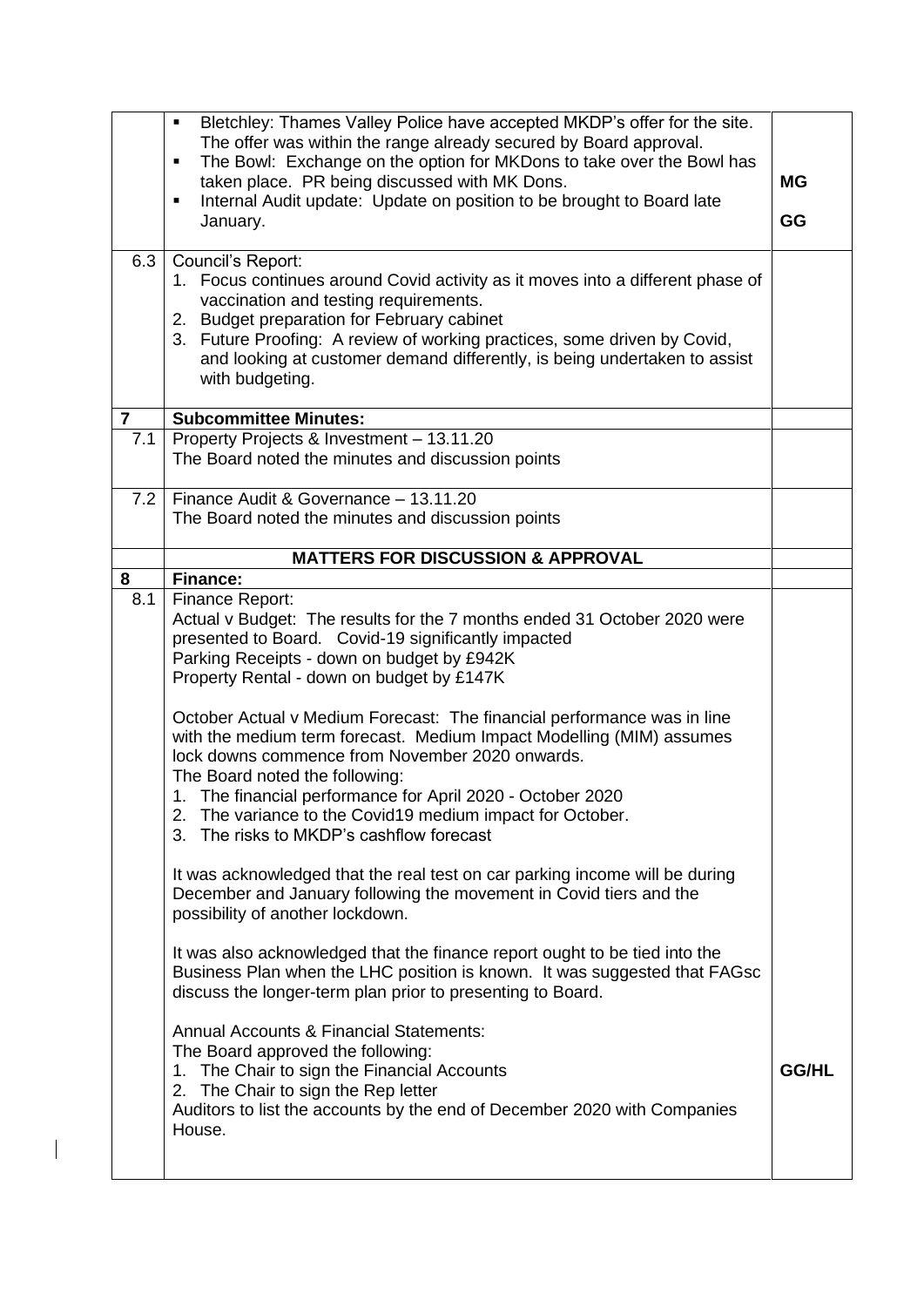| GG |
|----|
|    |
|    |
|    |
|    |
|    |